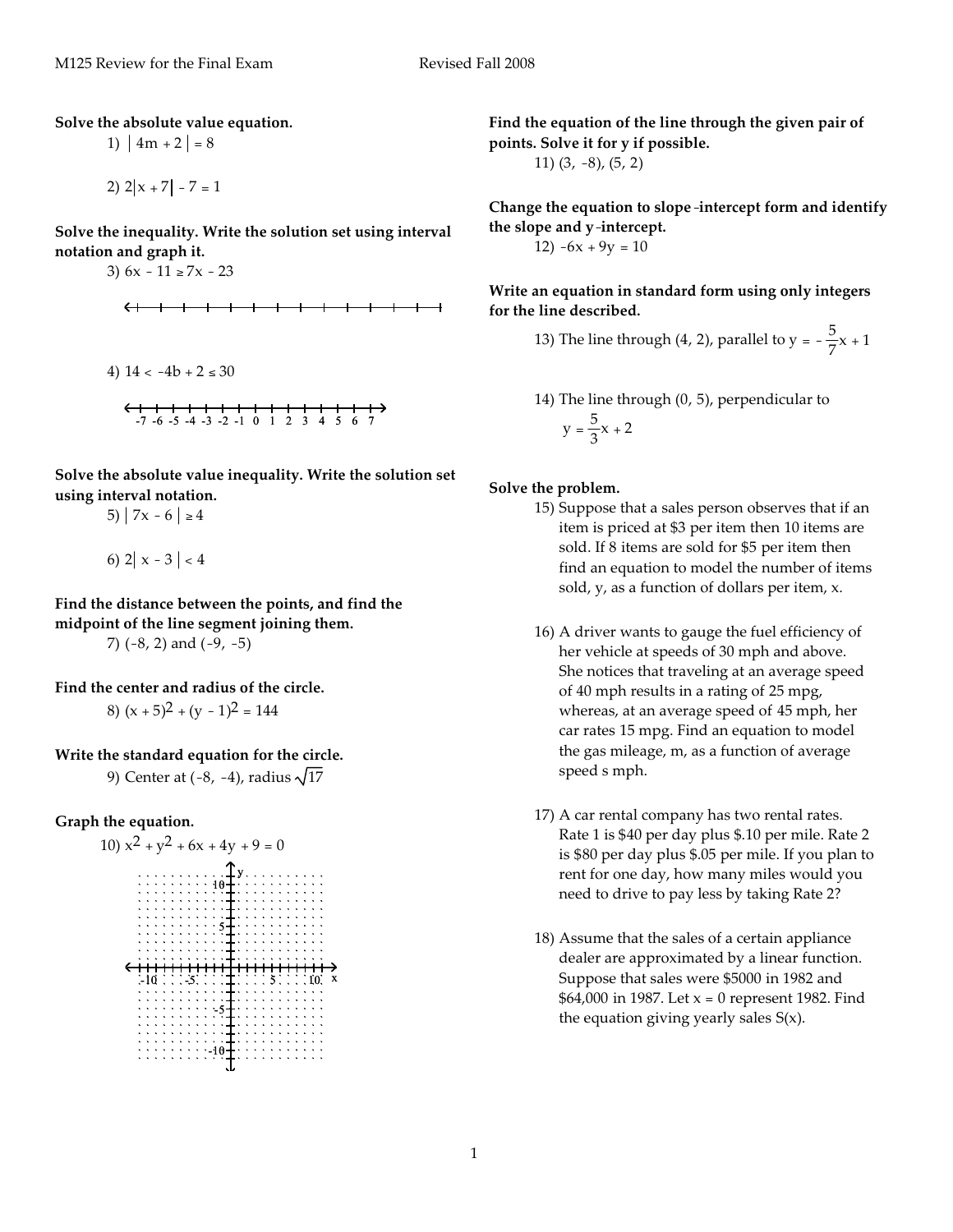**Use the vertical line test to determine whether y is a function of x.**



**Find the domain and range.**

$$
20 \, \text{y} = \sqrt{3 + x}
$$

$$
21) y = 2x^5
$$

22) 
$$
f(x) = 11 + x^2
$$

**State the domain of the rational function.**

23)  $f(x) = \frac{(x - 9)(x + 2)}{2}$  $x^2 - 1$ 

Find the difference quotient,  $\frac{f(x+h)-f(x)}{h}$ , for the

### **function and simplify it.**

24)  $f(x) = 2x - 8$ 

25)  $f(x) = x^2 - 6x$ 

#### **Solve the problem.**

26) The cost of manufacturing a molded part is related to the quantity produced during a production run. When 100 parts are produced, the cost is \$300. When 600 parts are produced, the cost is \$2300. What is the average cost per part?

**Determine the intervals on which the function is increasing, decreasing, and constant.**









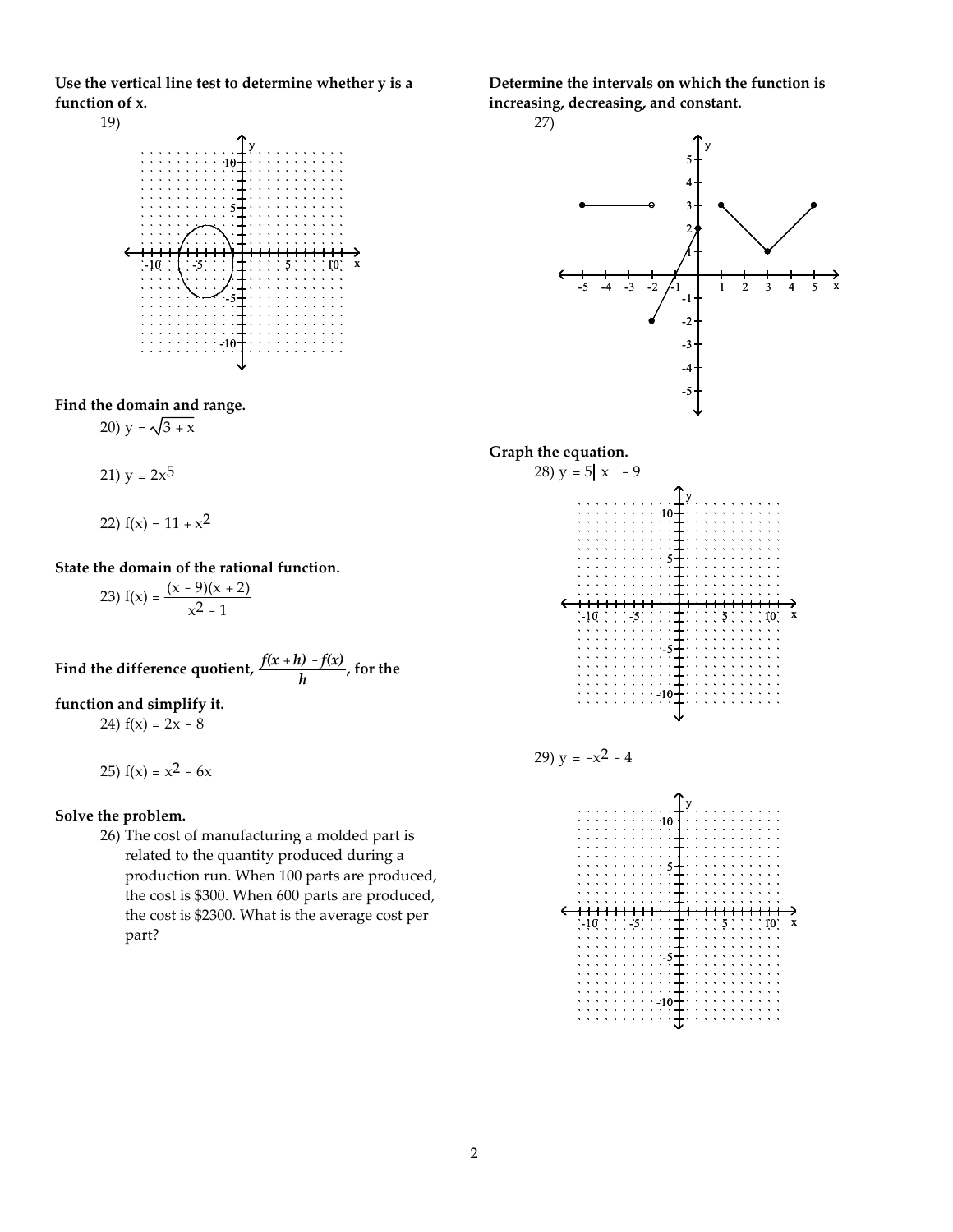### **Graph.**



**Write the equation of the graph after the indicated transformation(s).**

> 32) The graph of y =  $\frac{3}{\sqrt{x}}$  is shifted 5.6 units to the left. This graph is then vertically stretched by a factor of 3.6. Finally, the graph is reflected across the x-axis.

### **List the symmetries of the given function, if there are any. Otherwise, state -No symmetry-.**

33)  $f(x) = 7x^5 + 8x^3$ 

#### **For the pair of functions, perform the indicated operation.**

34)  $f(x) = 6x - 1$ ,  $g(x) = 7x - 3$ Find  $f \cdot g$ .

- 35) Find  $(f + g)(-5)$  given  $f(x) = x + 7$  and  $g(x) = x - 1.$
- 36) Given  $f(x) = 4x 3$  and  $g(x) = -8x + 6$ , find  $(f - g)(a)$ .

37) Find (g & f)(-2) when f(x) = 
$$
\frac{x - 4}{3}
$$
 and  
g(x) = 2x + 5.

38) Given  $f(x) = \sqrt{x + 4}$  and  $g(x) = 8x - 8$ , find (f  $\mathbb{Z}$  g)(x).

### **Find the specified domain.**

39) For  $f(x) = 2x - 5$  and  $g(x) = \sqrt{x + 4}$ , what is the domain of f/g?

**Find the inverse of the function.** 40)  $f(x) = 4x + 6$ 

41) 
$$
f(x) = x^2 - 19, x \ge 0
$$

**Identify the vertex of the parabola.**

42)  $y = 8x^2 - 144x + 652$ 

**Find the y**-**intercepts and any x**-**intercepts.** 43)  $y = x^2 - 4x - 21$ 

**Solve the quadratic inequality.**

44)  $x^2 + 5x - 14 \ge 0$ 

45)  $x^2 + 2x \le 3$ 

### **Solve the problem.**

- 46) The number of mosquitoes  $M(x)$ , in millions, in a certain area depends on the June rainfall x, in inches:  $M(x) = 10x - x^2$ . What rainfall produces the maximum number of mosquitoes?
- 47) John owns a hotdog stand. He has found that his profit is represented by the equation  $P = -x^2 + 78x + 86$ , with P being profits and x the number of hotdogs. How many hotdogs must he sell to earn the most profit?

### **Perform the indicated operations and write the answer in the form a** + **bi, where a and b are real numbers.**

$$
48) (7 + 6i) - (-5 + i)
$$

49) (6 - 8i)(7 - 5i)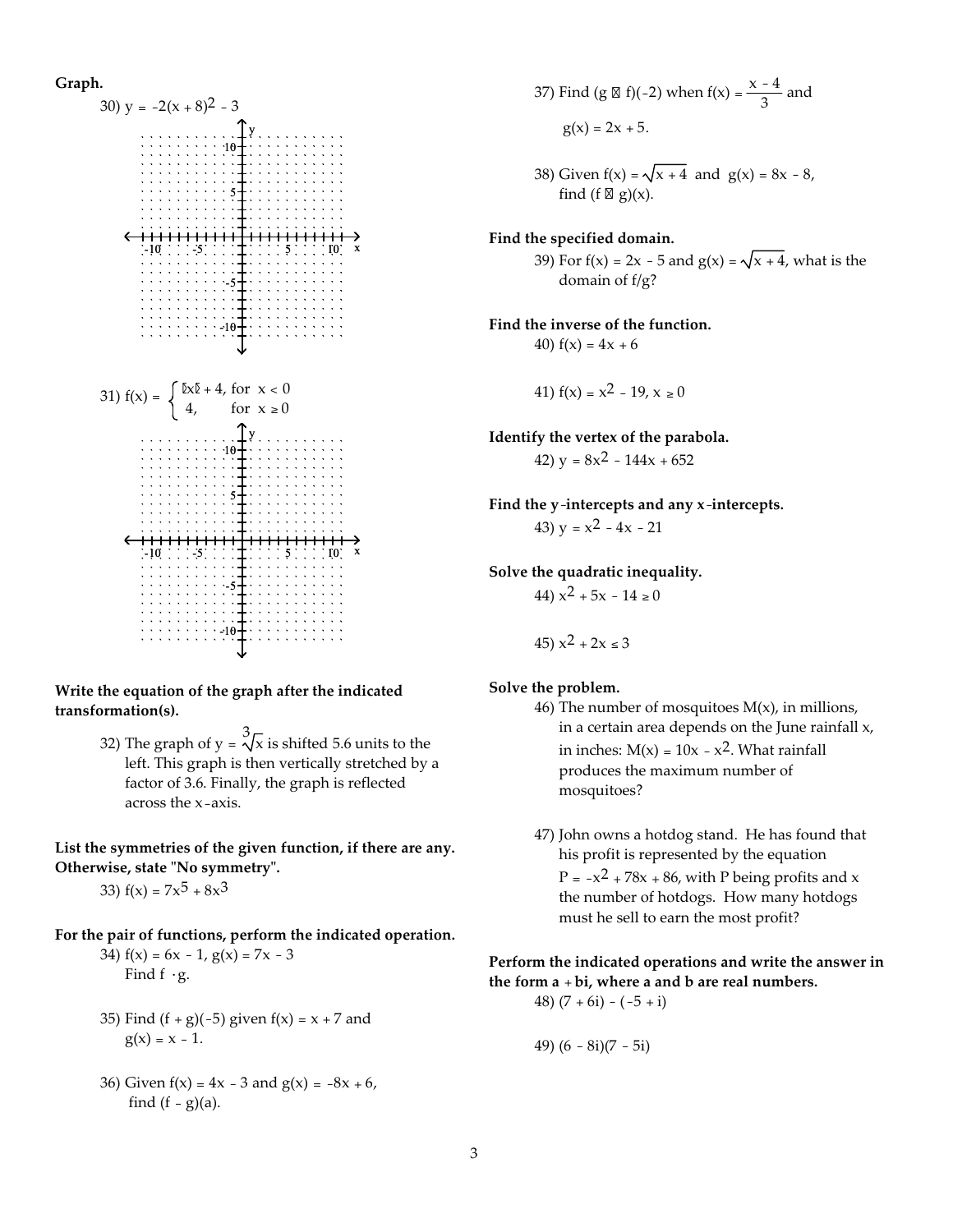**Write the quotient in the form a** + **bi.**

50)  $\frac{9+3i}{3-7i}$ 

**Find all real solutions to the equation.**

$$
51) \sqrt{x + 13} = x - 7
$$

52) 
$$
7 + \sqrt{3x} = 1 + x
$$

**Use the rational zero theorem to find all possible rational zeros for the polynomial function.**

53)  $f(x) = 2x^3 + 6x^2 + 13x - 8$ 

**Find all of the real and imaginary zeros for the polynomial function.**

54) 
$$
f(x) = x^4 + 6x^3 + 7x^2 - 6x - 8
$$

**Find all real and imaginary solutions.**

55)  $x^4 - 256 = 0$ 56)  $x^2 + 35 = 5x$ 57)  $k^4 - 13k^2 + 42 = 0$ 

58) 
$$
x^{2/3} - 7x^{1/3} + 10 = 0
$$

### **Solve the problem.**

59) A(x) =  $-0.015x^{3} + 1.05x$  gives the alcohol level in an average person's blood x hrs after drinking 8 oz of 100-proof whiskey. If the level exceeds 1.5 units, a person is legally drunk. Would a person be drunk after 4 hours?

Describe the behavior of the function's graph at its **x**-**intercepts.**

60) 
$$
f(x) = (x - 2)^2(x + 6)
$$

61) 
$$
x^3 - 3x^2 - 9x + 27
$$

**Sketch the graph of the polynomial function.**



**For the given function, find all asymptotes of the type indicated (if there are any).**

63) 
$$
f(x) = \frac{x-2}{x^2-9}
$$
, vertical

64) f(x) = 
$$
\frac{x^2 - 3x + 7}{x + 7}
$$
, oblique

65) 
$$
f(x) = \frac{6x^2 - 5x - 3}{5x^2 - 9x + 4}
$$
, horizontal

**Sketch the graph of the function, showing all asymptotes with dotted lines.**



**Solve the inequality.**

$$
(67) \frac{4}{x+5} \ge \frac{2}{x-2}
$$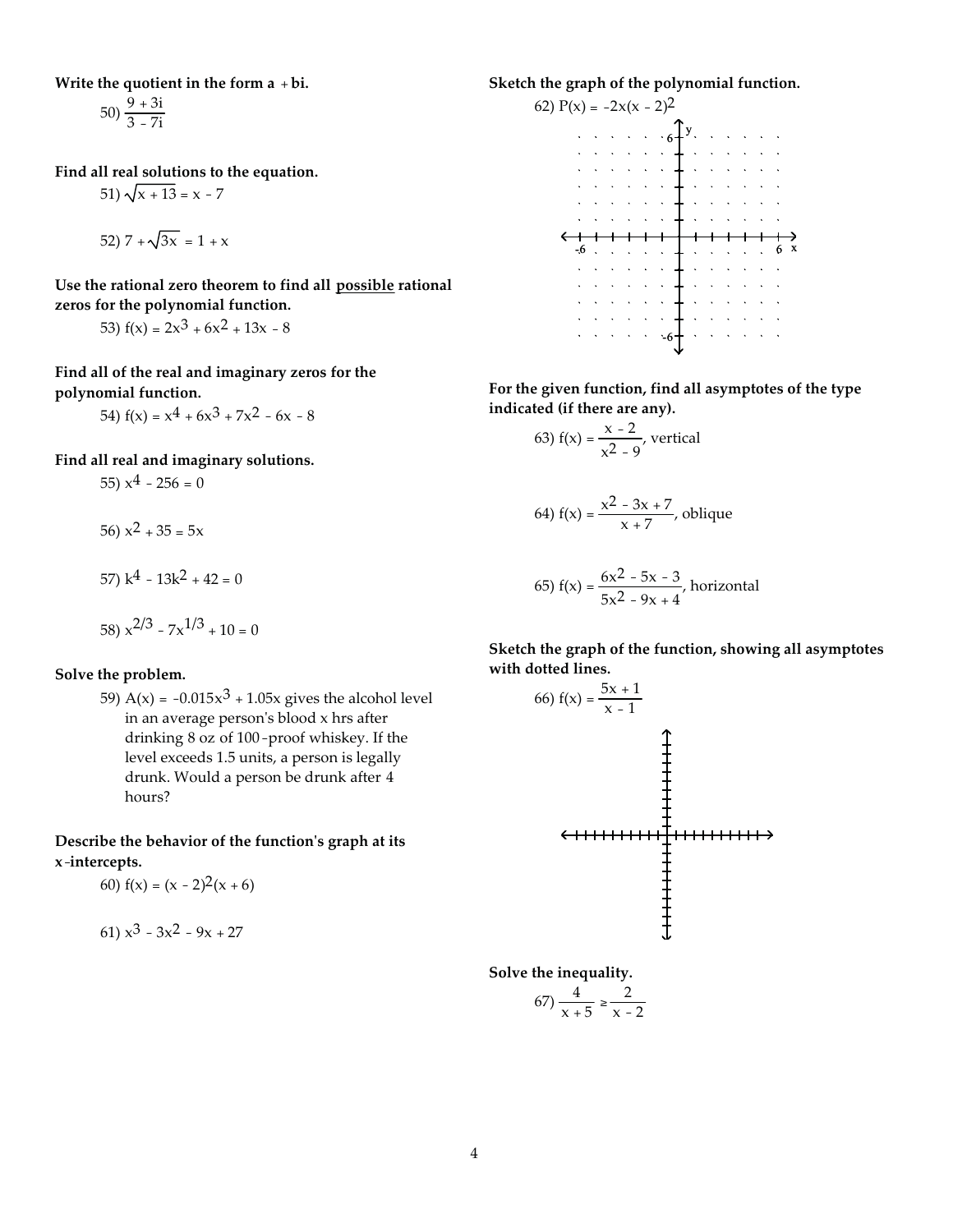**Use transformations to help you graph the function.**



**Solve the equation.**

$$
70) \ 5^{-x} = \frac{1}{25}
$$

**Find the value of the logarithmic function.**

$$
71)\log_8\left(\frac{1}{64}\right)
$$

72) 
$$
\ln(e^{-8})
$$

**Find the domain of the function.** 73)  $f(x) = log_2 (2x - 3)$ 

**Solve the equation.** 74)  $\log_2 x = 3$ 

### **Simplify the expression.**

75)  $10^{log(t)}$ 

**Rewrite the expression as a single logarithm.** 76)  $6 \log_2 (6x - 1) + 4 \log_2 (5x - 4)$ 

**Rewrite the expression as a sum or difference of logarithms or multiples of logarithms.**

$$
77) \log_5 \left( \frac{x^4 y^7}{4} \right)
$$

**Solve the equation. Round your solution to three decimal places.**

$$
78) 4^{3x-3} = 12
$$

**Solve the equation. Give an exact solution.**

79) 
$$
\log(x^2 - 39) = 1
$$

### **Solve the problem.**

80) If \$4000 is invested in an account that pays interest compounded continuously, how long will it take to grow to \$12,000 at 7%?

### **Solve the equation. Give an exact solution.**

81)  $log_4(x - 5) + log_4(x - 5) = 1$ 

82)  $ln(5x - 3) = ln(9) - ln(x - 3)$ 

### **Solve the problem.**

- 83) An initial investment of \$14,000 is appreciated for 8 years in an account that earns 9% interest, compounded semiannually. Find the amount of money in the account at the end of the period.
- 84) A certain radioactive isotope has a half-life of approximately 1100 years. How many years to the nearest year would be required for a given amount of this isotope to decay to 30% of that amount?
- 85) Coyotes are one of the few species of North American animals with an expanding range. The future population of coyotes in a region of Mississippi can be modeled by the equation  $P = 45 + 20\ln(20t + 1)$ , where t is time in years. Use the equation to determine when the population will reach 140. (Round to the nearest tenth of a year.)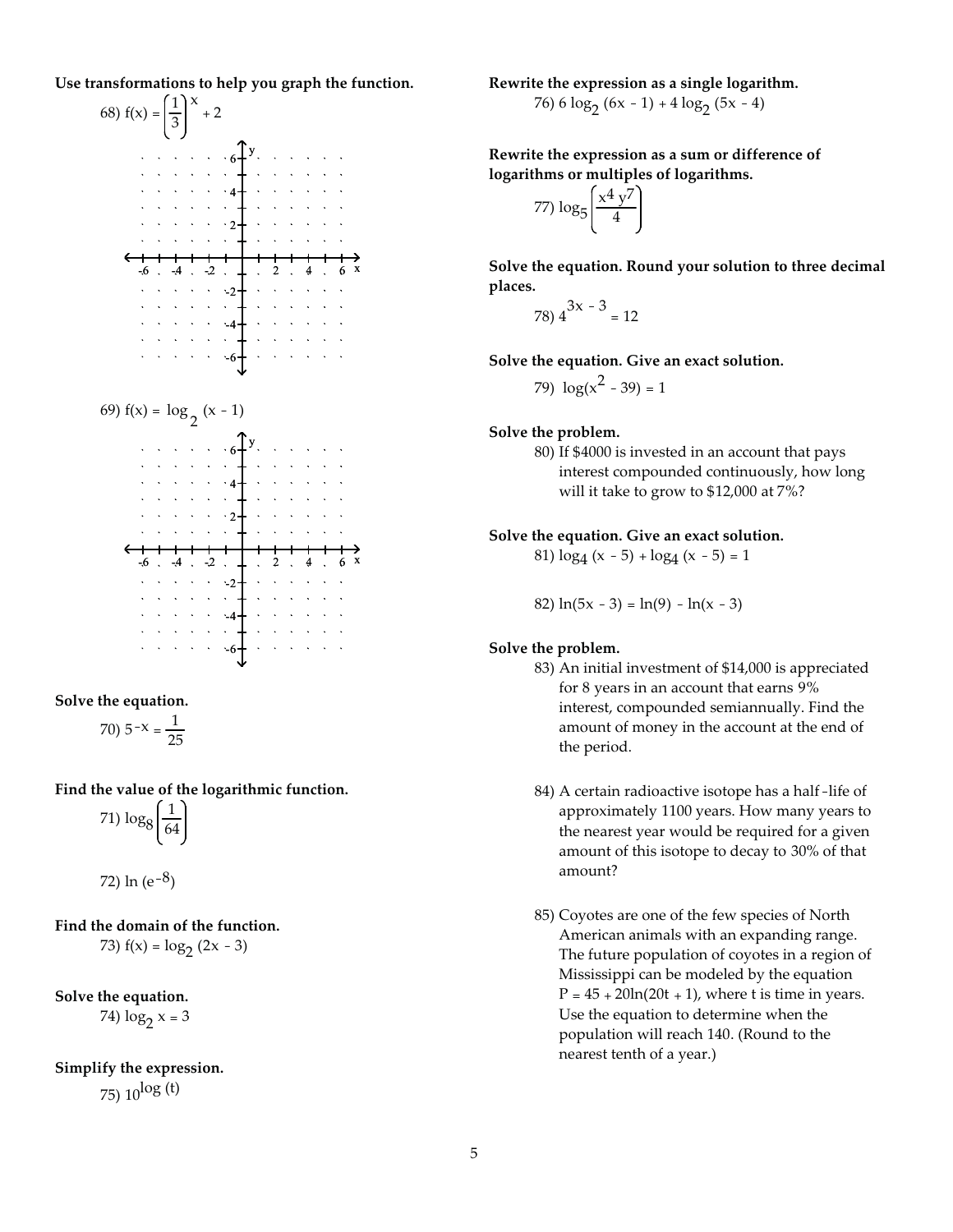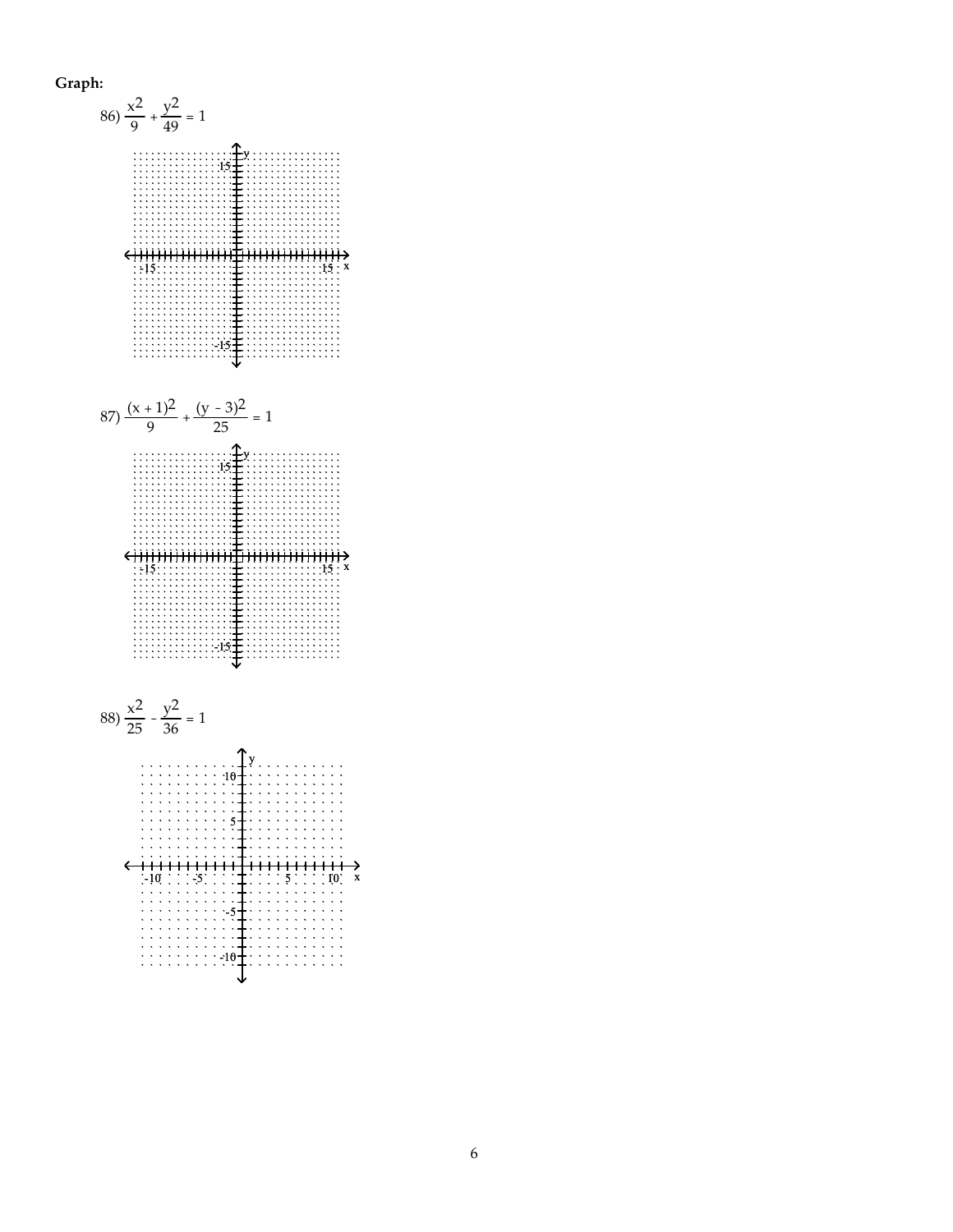## Answer Key Testname: M125 FINAL REVIEW FALL 2008

1)  $\frac{3}{2}$  $\frac{5}{2}$  $2)$   $\{-3, -11\}$ 3)  $(-\infty, 12]$ 8  $\overline{9}$  $10 \quad 11 \quad \overline{1}2 \quad 13 \quad 1$ 4)  $[-7, -3)$  $-4$   $-3$   $-2$   $-1$  0  $1\quad 2\quad 3$ 5)  $\left(-\infty, \frac{2}{7}\right] \boxtimes \left[\frac{10}{7}, \infty\right]$ 6)  $(1, 5)$  $\left[-\frac{17}{2},-\frac{3}{2}\right]$ 7)  $5\sqrt{2}$ ; 8) Center: (-5, 1); radius: 12 9)  $(x+8)^2 + (y+4)^2 = 17$  $10)$ 11)  $y = 5x - 23$ 12)  $y = \frac{2}{3}x + \frac{10}{9}, \frac{2}{3}, \left(0, \frac{10}{9}\right)$ 13)  $5x + 7y = 34$ 14)  $3x + 5y = 25$ 15)  $y = -x + 13$ 16)  $m = -2s + 105$ 17) more than 800 miles 18)  $S(x) = 11,800x + 5000$ 19) No 20) D =  $[-3, \infty); R = [0, \infty)$ 21) D =  $(-\infty, \infty)$ ; R =  $(-\infty, \infty)$ 22)  $D = (-\infty, \infty); R = [11, \infty)$ 23)  $(-\infty, -1) \boxtimes (-1, 1) \boxtimes (1, \infty)$  $24) 2$  $25) 2x + h - 6$ 26) \$4.00 per part